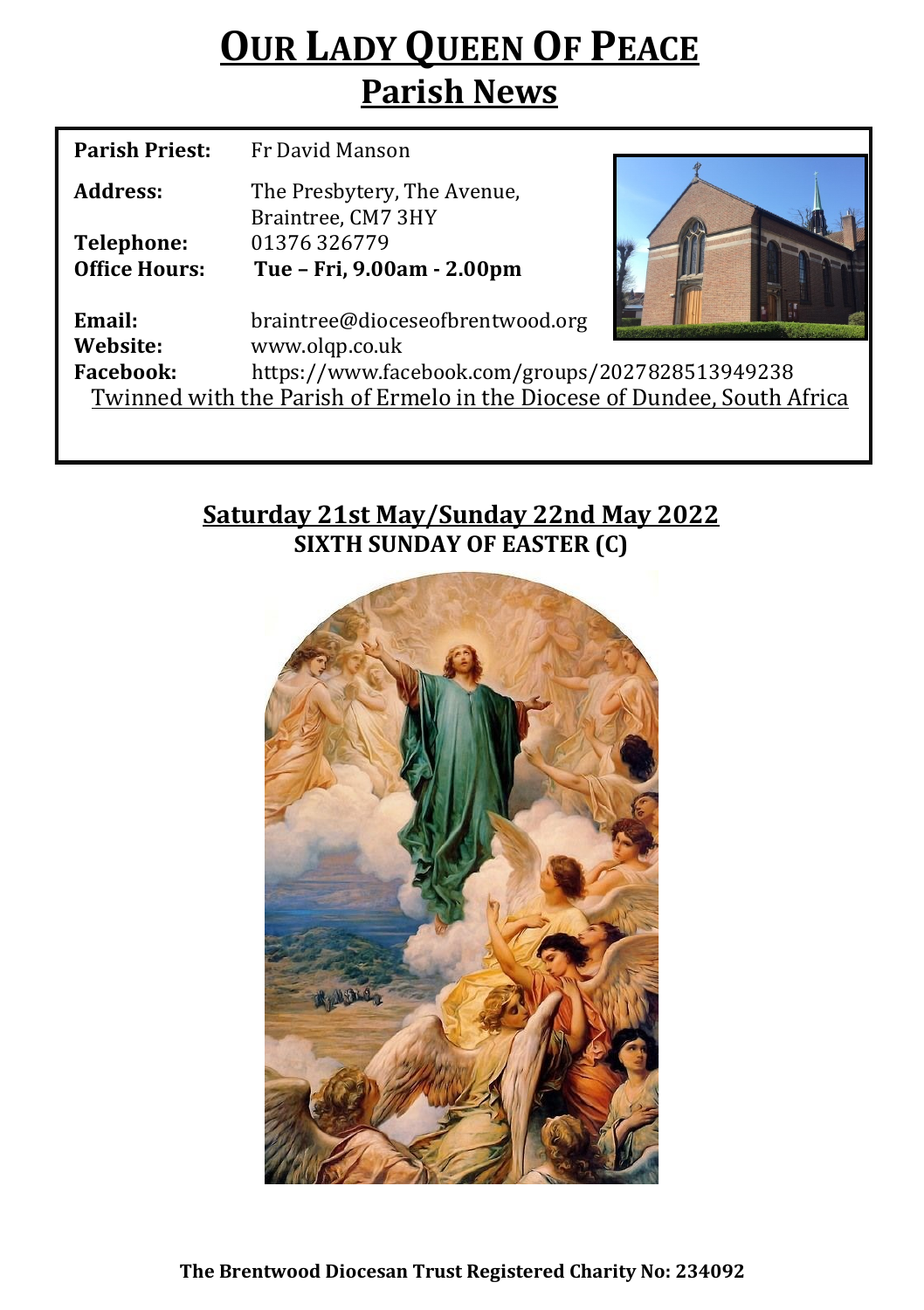#### **SICK PARISHIONERS: Those of our parishioners and friends who have asked for prayers.**

Gwen Rushton, Elvira Kitteridge, Kathy McBrierty, Mary Davis, Catherine Hughes, Val Harding, Kathleen Haigh, Mary Rooney, Megan Delaney, Isaac Barry, Peter Beard, Bernard Boylan, Chris Brodie, Barbara Mansell, Janet Cash, Mary Delaney, Frances Weaver, Rachel Stokes, Bob Bothello, Brenda Sewell, Mary Derriman, Eileen Brooks, Mona O'Rourke, John Martin, Marie Evenett, Terrance Evenett, Kate Friedlein, Olive Norman, Hazel Smith , John Kisielowski, Peggy and John White and Greg Gall.

**ANNIVERSARIES:** Alan Ellis, Dympna Patten, Maureen Trott, Cyril Swift, David Kershaw, Barbara Rees-Gant, Christine Cornelius, Zara Gill, Patrick O'Donnell, Basil John Butler, Ernest Smoothy and Henry Nutton.

#### **May they all rest in peace.**

**GIFT AID**: The Gift Aid statements for the 2021/2022 tax year are now available. If you would like a copy, please give your name and address to Clare in the Parish office or call Chris Dayer directly on: 07925 361023.

**A BIG THANK YOU**: Braintree Area Foodbank would like to say a big thank you to Our Lady Queen of Peace for supporting them. Your donations of 358.66kg in the financial year 21/22 will make a big difference in enabling us to help feed local people in crisis. This is equal to 322 meals provided.

**CONFESSIONS**: Confessions on Saturday 28th May will be between 10am and 11.00am.

**WEEKDAY MASSES**: Masses for THE ASCENSION OF THE LORD on Thursday 26th May will be Mass at St Francis School at 9.30am and Mass in the Church at 11.00am.

**THANKYOU**: Pat and family would like to thank all those who attended John's Funeral Mass and for the many cards and kind messages received, with a special thank you to Fr David.

**BRENTWOOD CATHEDRAL**: We are delighted to inform you that next Wednesday 25 May at the usual time of 1pm – 1.45pm David SILKOFF will be giving a Lunchtime PIANO Recital which will consist of the following popular pieces:-

| Ludwig van Beethoven | Sonata Pathetique Op 18 in C minor |
|----------------------|------------------------------------|
| Franz Schubert       | Impromptu Op 90 Gb major           |
| Frederic Chopin      | Nocturne Op 48 in C minor          |
| Frederic Chopin      | Ballade No. 1 in G minor           |
| Claude Debussy       | Clair de Lune                      |
| Sergei Rachmaninov   | Prelude Op 23 in G minor           |

Do hope you can join us for this lovely Recital. Refreshments will be served in the Song School afterwards.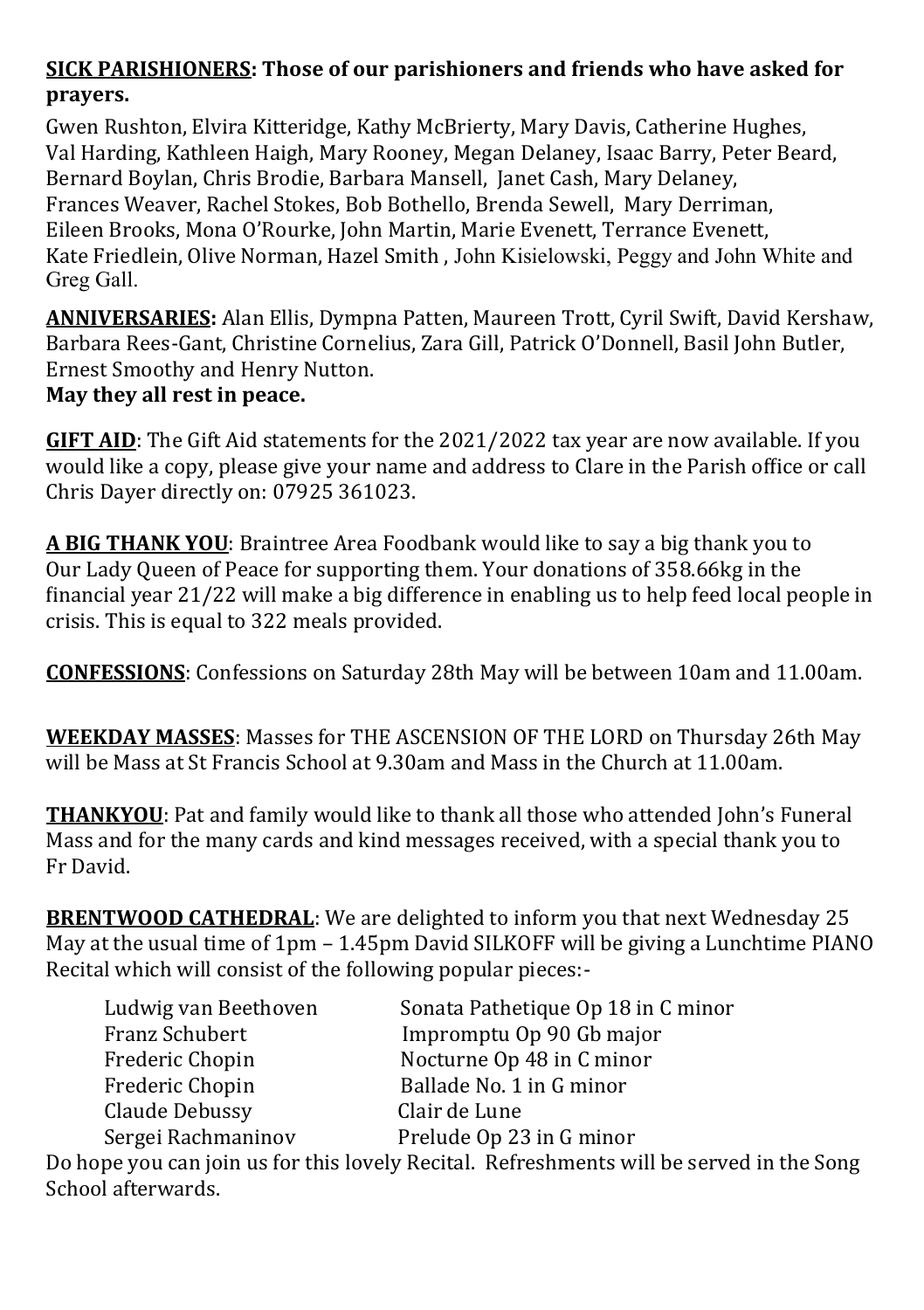

**ST FRANCIS SCHOOL**: Come along to the St Francis Catholic Primary Family Fun Day! Friday 17th June from 2.30pm to 6pm. There will be bouncy castles, soft play, BBQ, ice creams, a raffle with a cash prize, talent show and much much more! We can't wait to see you there!

If you would like to help in anyway - on the day or donations of prizes for the raffle, please email fundraisers@st-[francis.essex.sch.uk.](mailto:fundraisers@st-francis.essex.sch.uk) We would be grateful for any businesses wishing to donate vouchers/gifts for the main raffle.



**PARISH "BIG LUNCH" FOR THE QUEEN'S PLATINUM JUBILEE**: Father David is kindly permitting us to hold a bring and share lunch in the presbytery garden on Sunday 5 June, after 11:00 a.m. Mass. If you would like to join a small group to help organise this, please contact Kate Manning on mobile: 07967 796227 or [kmp52@hotmail.co.uk](mailto:kmp52@hotmail.co.uk)

#### **PLEASE TAKE THE TIME TO COMPLETE ONE OF THE FORMS AT THE BACK OF CHURCH.**

| <b>ROSARY</b>         | Church | Wednes- After Mass<br>day |                       |
|-----------------------|--------|---------------------------|-----------------------|
| <b>FAITH GROUP</b>    | Hall   | Tuesday                   | 3rd Tue of each month |
| YOUTH CLUB            | Hall   | Friday                    | Start date TBC        |
| <b>COFFEE MORNING</b> | Hall   | Friday                    | After Mass            |